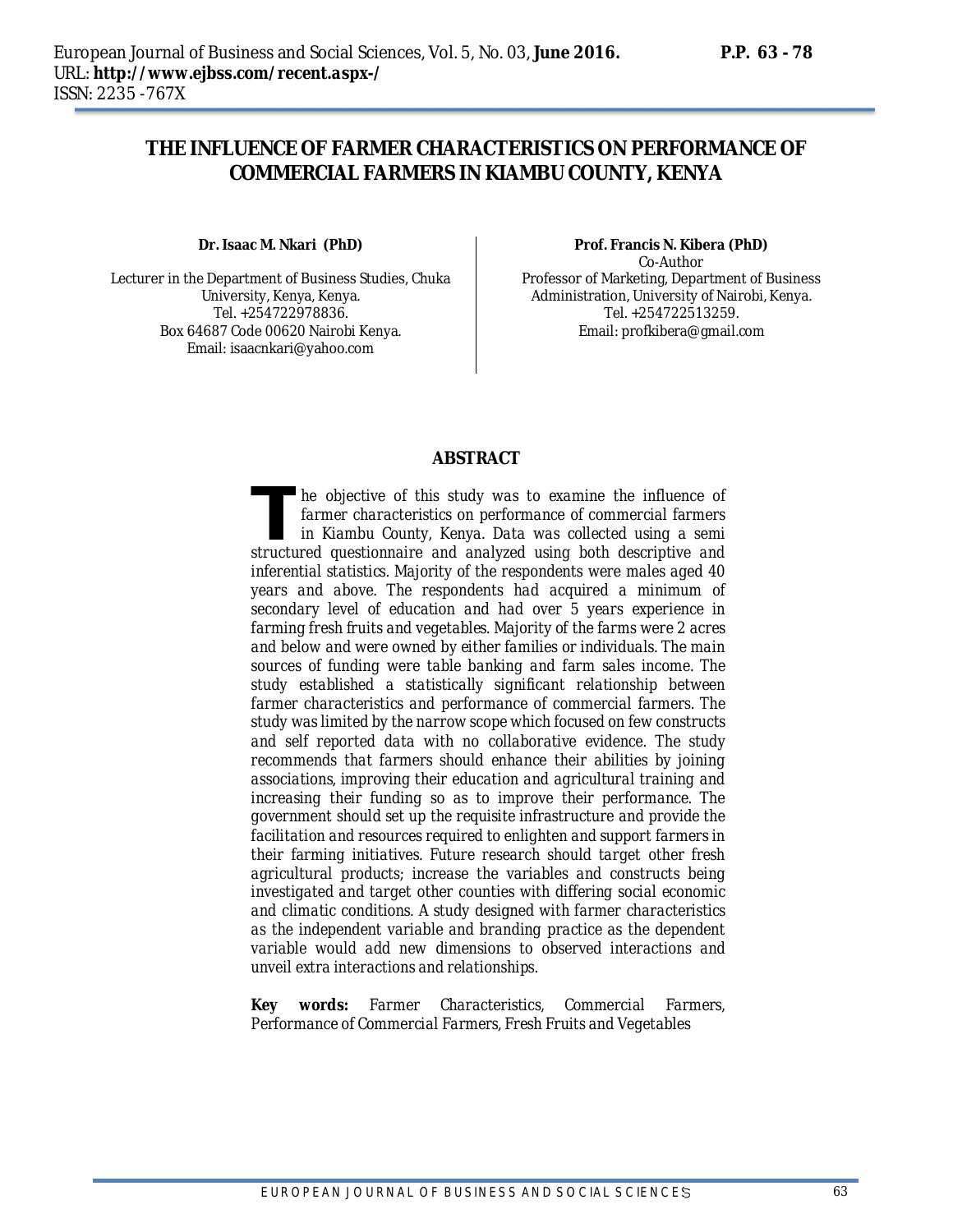#### **INTRODUCTION**

Commercial Farmers' demographic characteristics affect their performance capabilities in different ways. According to Sindi (2008), the mature farmers are more experienced and have more access to required resource as compared to the young ones. The young farmers were found to be more accommodative of new ideas. Male farmers had easy access to credit, extension services and other farm inputs while female farmers had constraints in acquiring resources including modern technology. Farmers with secondary school level agricultural education used the right inputs leading to better performance (Saina, Kathuri, Rono, Kipsat & Sulo, 2012). Cooperative membership facilitated access to credit and other facilities (Verhofstadt & Maertens, 2013) and also enabled farmers to lobby for government support including extension services. Farmers who were more capitalized and technically and financially empowered were more effective in farming and marketing (Neven & Reardon, 2006). The farms were owned either by individuals or family members as sole proprietors (Derden-Little, Erin & Feenstr, 2006) or by cooperatives, partnerships or limited liability companies (Verhostadt & Maertens, 2013).

Kinyua-Njuguna (2013) presents firm performance as the actual output of an organization measured against its intended outputs. Edwards (2013) contends that farmers need to establish the financial performance of their farms in order to assess the profitability, debt capacity and financial risks of their operations. Both financial and non financial parameters are used to measure firm performance. Product output, price premium, profitability and satisfaction were the performance measures adopted for this study since as established by Ailawadi, Lehmann and Neslin (2002), they are easy to assign and are consistent with the focus of business executives.

Kiambu County has a wide agro-ecological zone which enables the county to produce tropical FFV such as bananas and mangoes as well as temperate ones such as peaches and plums. The County also has a fast growing urban and sub urban population and is experiencing high unemployment (County Government of Kiambu, 2012). Fresh fruits and vegetables (FFV) have a high value added per unit of land since they are labour and management intensive per crop and two or more crops can be grown per year. This makes their growing the most appropriate form of farming in the County (Government of Kenya, 2012). To increase its commercialization, FFV farmers in the County need to be empowered by acquiring the necessary skills and finances in order to engage in value addition and other performance enhancing activities.

#### **Statement of the Problem**

The strategic thrust for the agricultural sector in Kenya is to increase productivity, commercialization, and competitiveness of agricultural commodities by transforming small holder agriculture from subsistence to an innovative, commercially oriented and a modern sector (Ministry of Agriculture, 2012). This requires that farmers be empowered to enable them effectively engage in such value addition activities as product processing, branding, quality certification and farm level quality improvements. Consequently, the influence of *farmers' characteristics on* performance *(Evenson & Mwabu, 1998) has to be established.* 

*In their study, Verhofstadt and Maertens (2013) established that membership in cooperatives impacted positively the volumes sold and income generated in Rwanda. The study was not sector specific and did not consider the impact of farmer characteristics on performance. The study also relied only on descriptive analysis and was location variant. Evenson and Mwabu (1998) analyzed data from the Central Bureau of Statistics and established that extension services, experience, male gender, education and highlands*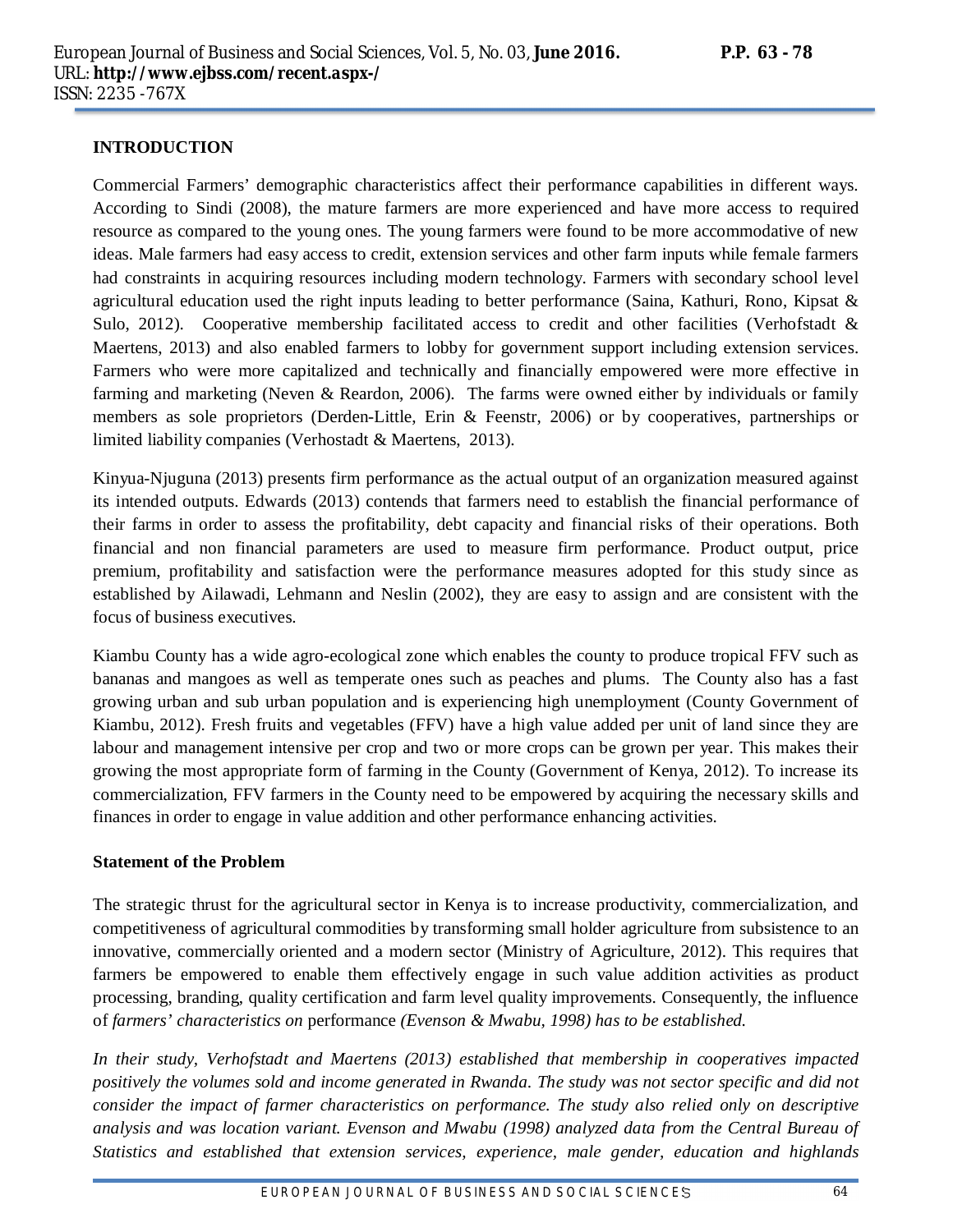ecological zones improved farm productivity. The study relied on secondary data and measured *performance only in terms of volume productivity. McCulloch and Ota (2002) compared performance data from horticultural and non horticultural farmers and workers in Nairobi and Mount Kenya regions and concluded that export horticulture contributes to an increase in income, job creation, access to credit and extension services. However, this study relied on descriptive data analysis and ignored the influence of farmer characteristics in enhancing performance.*

*The shortcomings noted in the reviewed studies necessitated the current study to bridge the identified gaps. The data in the cited studies was subjected only to descriptive analysis which restricted the depth of analysis and the establishment of underlying relationships. To bridge the identified gaps, the current study* utilized descriptive and inferential statistics and undertook linear regression and correlation analysis of the secured data. The study simultaneously considered different constructs under farmer characteristics and performance and addressed the research question: what is the influence of farmer characteristics on the performance of commercial farmers in Kiambu County? The hypothesized relationship stated that:

H1: There is a statistically significant relationship between commercial farmer characteristics and performance of commercial farmers in Kiambu County.

#### **REVIEW OF RELATED LITERATURE**

Two broad categories of farming have been identified. In subsistence farming, nearly all the crops or livestock raised are used to maintain the family, with little or no surplus for sale. Commercial farmers engage in either small holder or large scale production primarily for sale with a profit objective (Poulton, Tyler, Hazel, Doward, Kyudd & Stockbridge, 2008). They use superior inputs and machinery resulting in higher performance (Chapoto & Bonus, 2013).

 The social economic characteristics of commercial farmers which affect performance can be grouped according to farm ownership structure and demographic characteristics. Ownership structure includes sole proprietorship, general partnership, Limited Liability Company and cooperatives. While some farmers engage in farming initiatives as individuals (Derden-Little, Erin & Feenstr, 2006), others do so as organization members. Membership in cooperatives has a strong positive effect on performance. Cooperatives enhance agricultural intensification, value of inputs, commercialization, gross revenue and net income (Verhofstadt, 2013; Tolawase & Apata, 2012). Membership in cooperatives allows farmers' easy access to information, capital, reduces cost of operations and strengthens their negotiation ability.

Farmers' demographic characteristics which influence their performance include age, household size, formal education, size of farm, experience in farming, farm income, nonfarm income, adoption of modern farming methods, land ownership and ownership of farm equipment (McCulloch & Ota, 2002). In their study on farmer characteristics and agricultural productivity in Kenya, Saina et al. (2012) established that secondary school agricultural education enables farmers to have a broader capacity, be more effective, self reliant, resourceful and capable of solving farming problems thereby improving their crop productivity. *In Netherlands,* Bremmer, Alfons, Lansink, Olson, Baltussen, and Huirne *(2002) sampled 141 farms with 122 responses and established that farmer's age, off farm income and family labour input have no significant relationship with farm development while mechanization has a high marginal impact on farm development.*  Oluwatusin and Shittu (2014) found that yam production in Nigeria was positively influenced by age, educational level, farming experience, farm distance from residence and income level of the farmers. A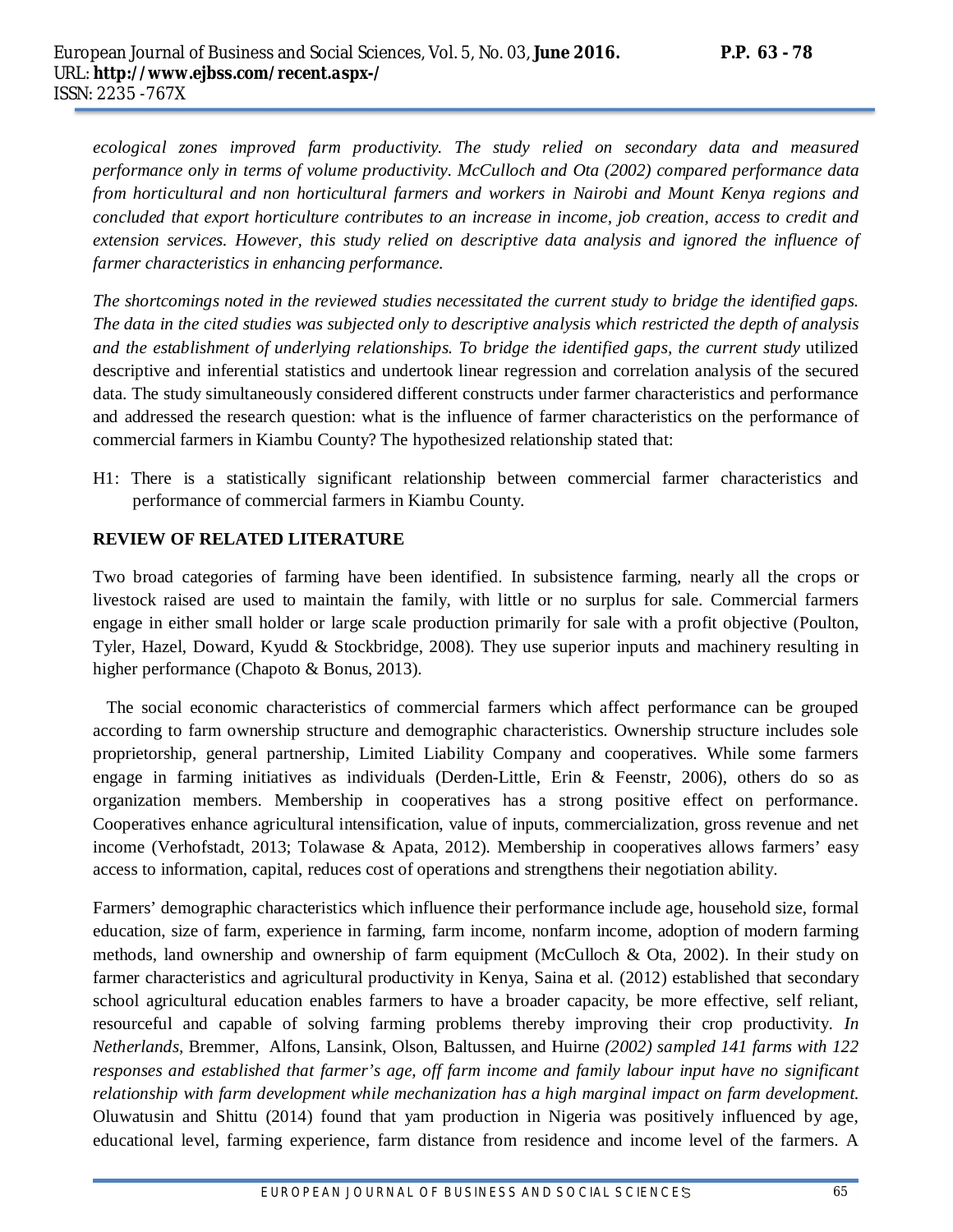study on performance of Agritourism farms in South Africa by Barbieri and Mshenga (2008) established that male gender, white operators, length of time in business, number of employees and farm acreage had a positive impact on annual gross sales of agritourism farms. Other characteristics like location, business plans, sources of start-up capital and the entrepreneur's education level were found not to have a significant impact on performance of these farms.

*In a study on the impact of* farm credit on farmer's socio-economic status in *Nigeria,* Bolarinwa and Fakoya (2011) established a positive and significant correlation between performance of farms and access to credit for crop production, adoption of new technologies and proper processing, storage and utilization of information. Agricultural credit facilities influenced farmers' crops production and income level leading to a positive and significant relationship between loan credit and farmers performance. Similarly, Sossou, **Noma** and **Yabi** (2014) found that loan credit for agricultural materials had a positive impact only for educated farmers' thereby connecting efficiency of loan credit to academic qualification of farmers. They further established that farm revenue is positively correlated with among other factors, land acreage, quantity of labour, cost of fertilizers and insecticides and size and gender of the household head. A household with more than 10 members and a woman as head was found to have lower technical efficiency. Crop insurance schemes were also found to positively impact farm performance (Nwosu, et al., 2010). Apart from insurance, other socio-economic characteristics that influenced performance included educational level; farming experience; farm size and number of technologies used in the farm while age, sex and household size had insignificant contribution.

Evenson and Mwabu (1998) established that male farmers had higher yields due to greater ability to access facilities and labour. Productivity was influenced by nonfarm income, size of farm and access to capital and markets. Dunaway (2013) established that even though large farms encounter problems of liquidity and solvency, they are better placed in profitability, efficiency, and repayment capacity. Toluwase and Apata (2012) found that farmers acquired more experience with age leading to improved agricultural productivity and that they enhanced their entrepreneurial ability by joining cooperatives to gain easy access to information, capital, reduced operational costs and enhanced negotiation skills.

Farmers with relevant academic qualifications were found to be more suitable to undertake such initiatives like product branding and promotions that create a premium status for the product leading to improved performance. Education increases their capacity and resourcefulness in undertaking commercial decisions that improve their performance (Saina et al., 2012). Mechanization has greater impact on farm development and performance than personal characteristics and farm ownership (Bremmer et al., 2002).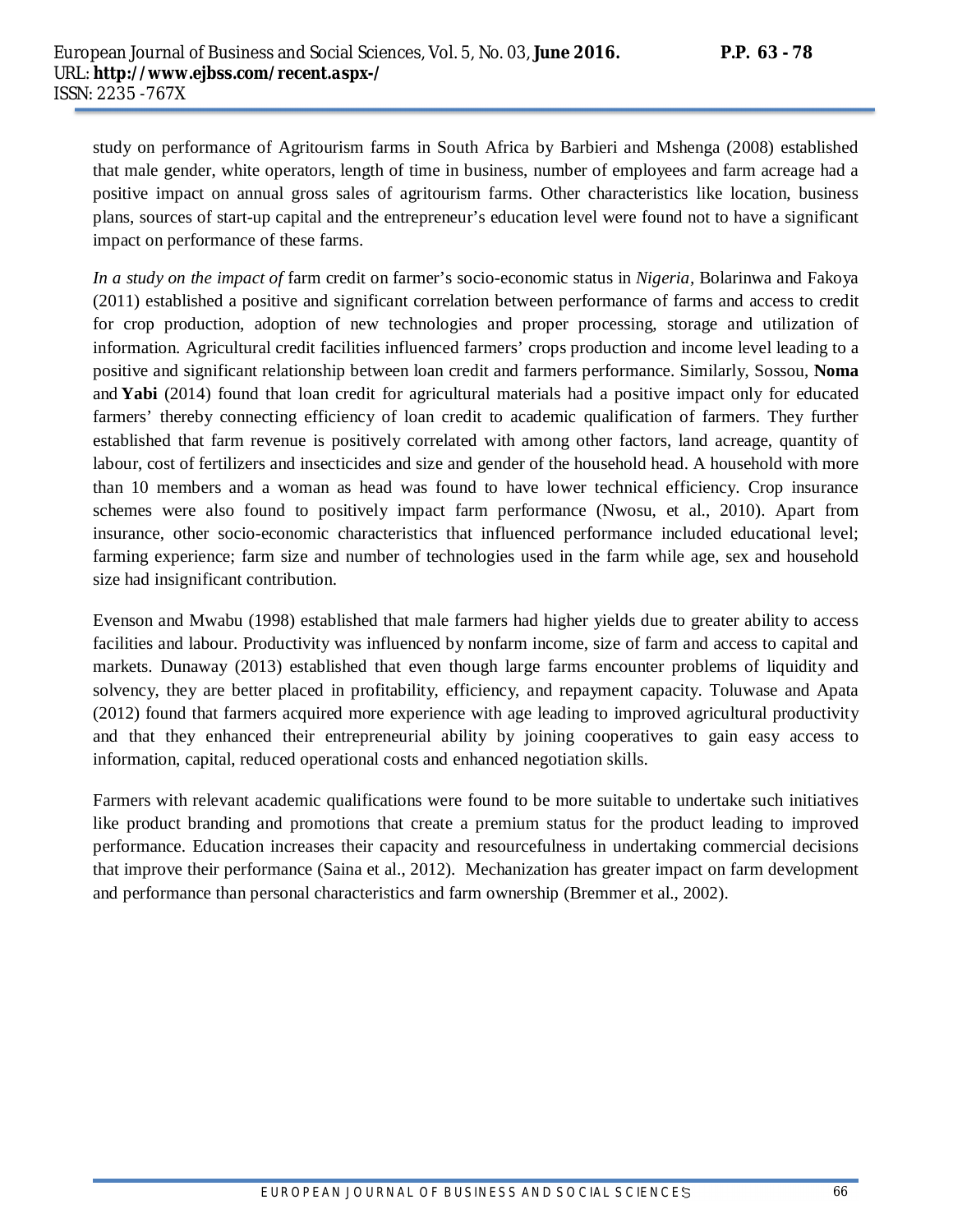## **METHODOLOGY**

To establish the associations among farmer characteristics and performance, a descriptive cross sectional survey design was adopted. This design facilitated in establishing and describing the relationships among the key study variables (Kothari, 2004). It was cross sectional since it was conducted once to pick the parameters of a phenomenon at a specific time with an aim of accurately capturing the characteristics of the population relating to what, where, how and when of a research topic (Cooper & Schindler, 2003).

The population of the study consisted of 213 commercial farmers of FFV in Kiambu County. The population consisted of individual farmers (male & female), women groups, resident groups, cooperatives, limited liability companies and government departments growing between one and three crops in farms ranging between 5.5 to 0.125 acres. They engaged in farming activities to generate income. This study adopted stratified random sampling which allowed for making of probability based confidence estimates of various parameters (Cooper& Schindler, 2003). The key target was the owners or managers of commercial FFV farms. From the target population, the farmers were stratified into seven sub-counties and a proportionate sample drawn relative to the size of each. To determine the sample size, a formula proposed by Israel (2009) was applied as follows:

#### $n = \frac{N}{1 + M}$  $1+N(e)^2$ where n is sample size, N is the population size, and e is the error term  $(0.05)$ . Using N **= 213 in the formula, the resulting sample size (n) is 140 farmers.**

The data was collected using a semi structured questionnaire through the direct interrogation method (Cooper & Schindler, 2003). The questionnaire was administered directly to the respondents through the assistance of Agricultural Extension Officers who were recruited as research assistants due to their close association with the farmers. The extension officers offer technical advice and other related services to the farmers in their normal day to day activities.

The study variables were operationalized and measured using direct measures and 4 point rating scales ranging from 1=Not important to 4=Very important; 1=Not strong to 4=Very strong; 1=Not at all to 4=Great extent. Data was analyzed using both descriptive statistics (frequencies, percentages, mean and standard deviation) and inferential statistics (chi square, linear regression and correlation analysis). Stepwise regression analyses were used to bring out the individual effects in the form:  $Y_1 = a_0 + b_1 X_1 + e_1$ ; for effect of BP on performance of commercial farmers.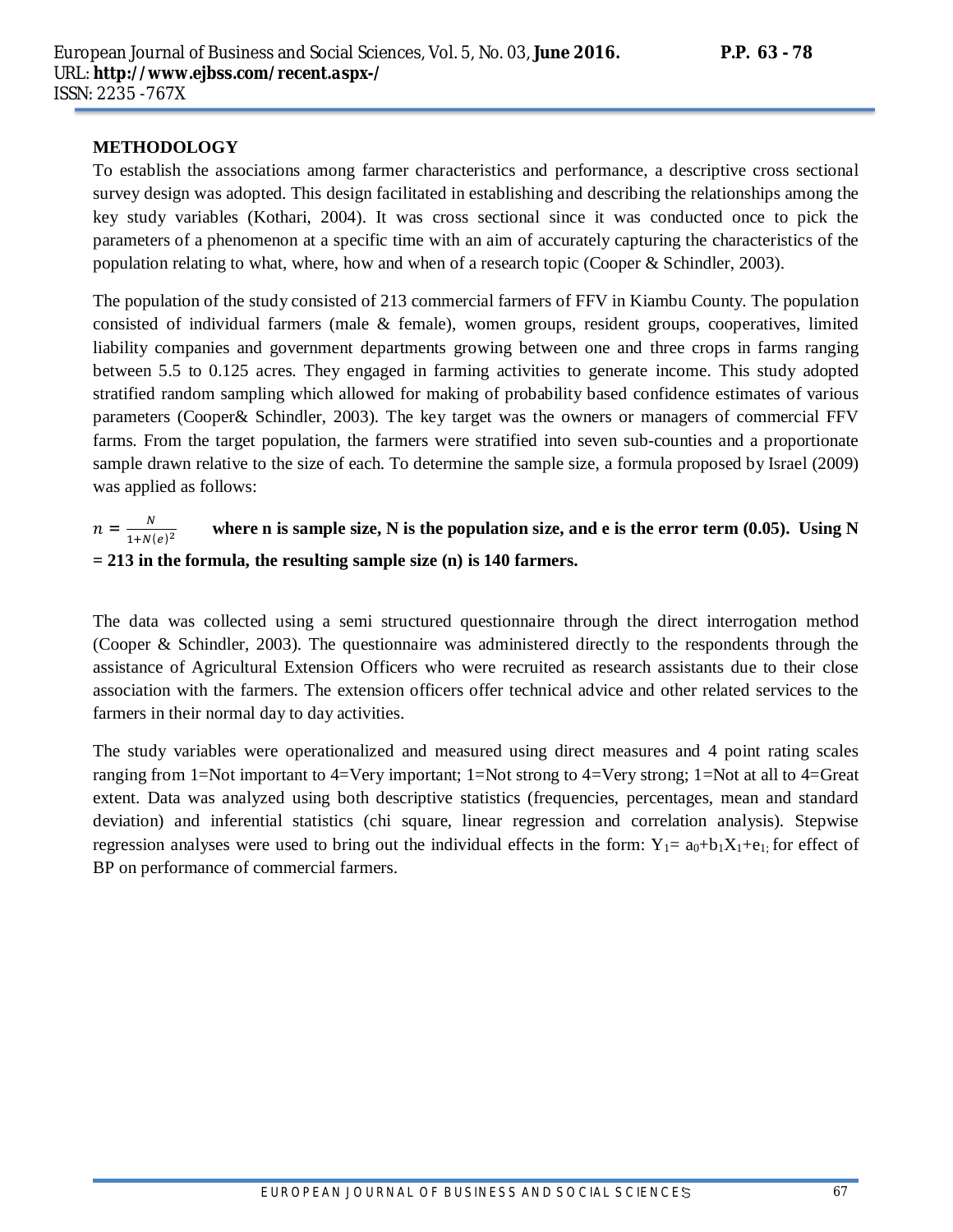| Objective           | <b>Hypotheses</b>     | <b>Analysis Methods</b>                                                         | Interpret-                  |
|---------------------|-----------------------|---------------------------------------------------------------------------------|-----------------------------|
|                     |                       |                                                                                 | ation of results            |
| Examine<br>the      | $H_2$ :<br>There is a | Multiple linear regression model: Performance of                                | The value of $\mathbb{R}^2$ |
| relationship        | statistically         | commercial farmers = f(farmer Characteristics (FC)): $Y_1$ =                    |                             |
| farmer<br>between   | significant           | $a_0 + b_1 X_1 + b_2 X_2 + \ldots + b_7 X_7$ where: $Y_1$ = composite index for | Product moment              |
| characteristics and | relationship          | performance of commercial farmers; $a_0$ = intersect                            | correlation $(R)$ .         |
| the performance of  | Farmer<br>between     | constant; $b_1$ , $b_2$ , $b_7$ = regression coefficients: whereby;             |                             |
| commercial          | characteristics and   | $X_1 =$ demographic characteristics, $X_2 =$ membership to                      | Regression                  |
| farmers.            | performance<br>of     | associations, $X_{3}$ -source of funding; $X_4$ = production                    | coefficient<br>and          |
|                     | commercial            | facilities; $X_5$ = Size of farm; $X_6$ = farm ownership; $X_7$ =               | conduct an F test           |
|                     | farmers.              | agricultural training.                                                          | (ANOVA).                    |
|                     |                       |                                                                                 |                             |

Table 1: Study Hypotheses, Analysis Methods and Interpretation of Results

#### **PRESENTATION AND ANALYSIS OF EMPIRICAL RESULTS**

The data used for this research was corrected from 140 farmers spread across seven sub-counties in Kiambu County. The 140 questionnaires were successfully filled and found suitable for further analysis resulting in a response rate of 100%. This compared favourably with a similar study conducted among farmers by Bremmer et al. (2002) which had a response rate of 86.5%.

#### **Reliability and Validity**

The study sought to establish the reliability of the research instrument by computing the Cronbach's Alpha coefficient in regard to the elements in the study variables. The Cronbach's Alpha reliability coefficients indicated reliability level of the instrument at 0.7364. The level was above the acceptable minimum value of 0.50 (Cronbach, 1951) and above the recommended value of 0.7 (Nunnally & Bernstein, 1994). The internal consistency of the measures used was therefore considered to have adequately measured the relevant study variables.

# **DESCRIPTIVE STATISTICS**

# **Characteristics of Respondent Commercial Farmers**

Farmer characteristics constituted the independent variable of the study. The constructs investigated to evaluate their effect on performance of commercial farmers included farmers' gender, age, education level, membership to associations, farm size, farm ownership, production facilities, funding and agricultural training. Academic qualifications and training influence managerial skills while membership to associations assists in securing markets and government support.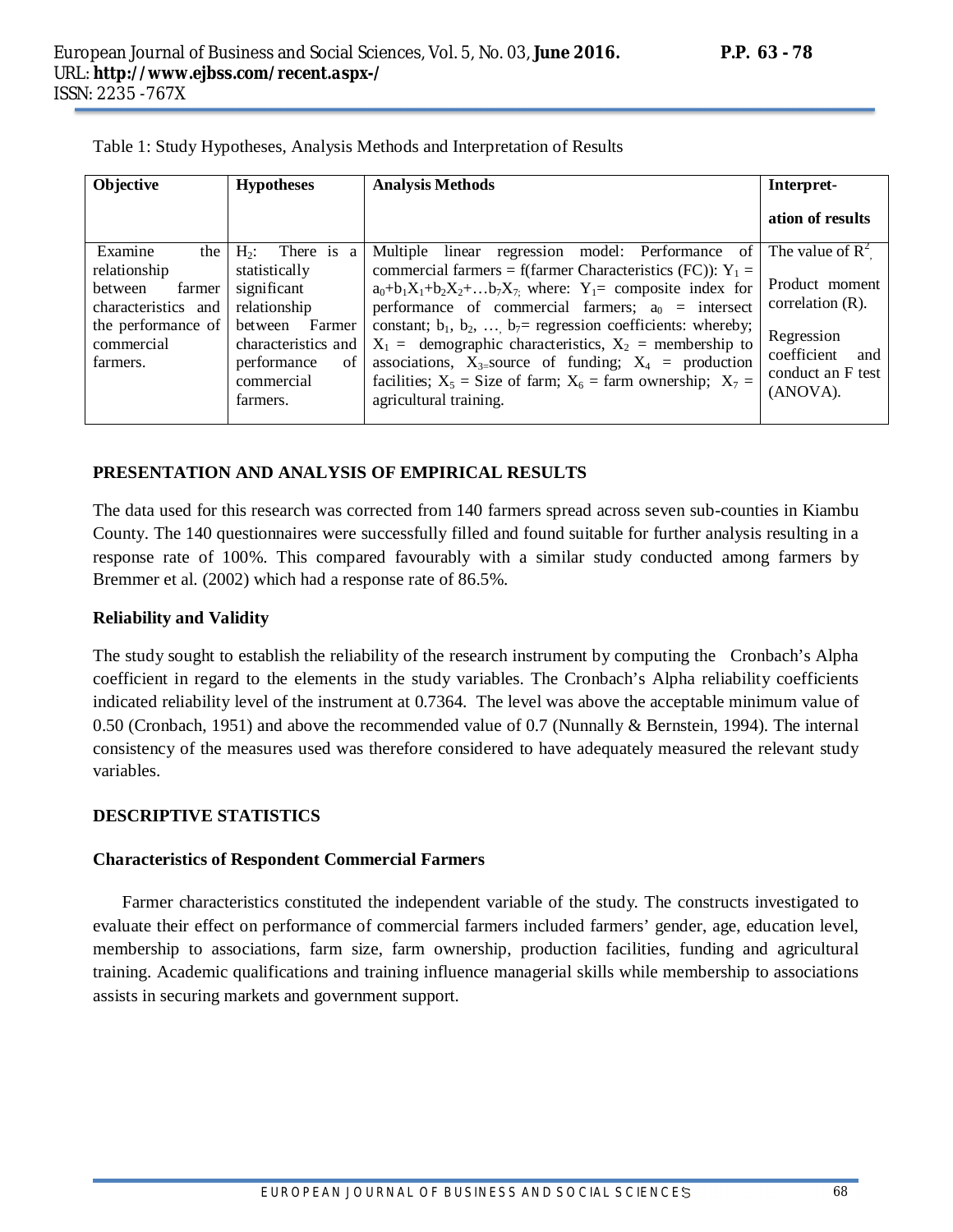#### **Summary on Farmer Characteristics**

Table 2 contains a summary of the individual characteristics of the respondent commercial farmers.

| <b>Farmer Characteristics</b> | N   | Mean<br><b>Score</b> | <b>Standard</b><br><b>Deviation</b> | CV(%) |
|-------------------------------|-----|----------------------|-------------------------------------|-------|
| Demographic characteristics   | 140 | 2.30                 | 0.498                               | 21.65 |
| Membership to Associations    | 84  | 1.54                 | 0.474                               | 30.78 |
| Source of funding             | 140 | 2.39                 | 0.752                               | 31.41 |
| <b>Production Facilities</b>  | 133 | 1.28                 | 0.354                               | 27.66 |
| Farm size                     | 140 | 2.86                 | 1.437                               | 50.24 |
| Farm ownership                | 140 | 2.26                 | 1.728                               | 76.46 |
| Training                      | 140 | 1.96                 | 0.812                               | 41.43 |
| <b>Overall Average Score</b>  |     | 2.08                 | 0.865                               | 41.49 |

Table 2: Summary of Commercial Farmer Characteristics

Source: Primary data.

The summary results in Table 2 present average mean scores (mean score=2.08, CV=41.49) implying that all farmer characteristics contributed at an average level to performance of commercial farmers. The characteristics considered to make the greatest contribution were demographic characteristics (mean score=2.30, CV=21.65), source of funding (mean score=2.39, CV=31.41) and farm size (mean score=2.86, CV=50.24). The characteristics reported to be of least importance were membership to associations (mean score=1.54, CV=30.78) and production facilities (mean score=1.28, CV=27.66).

At an individual construct level, the results indicated that male respondents in all age categories were involved in farming of FFV and accounted for majority of the respondents. The results further indicated that majority of the farmers had achieved a minimum of form four level of education and were therefore academically empowered to engage in effective commercial farming of FFV. Similarly, majority of the respondent farmers had attended short agricultural courses and had over three years experience in their FFV farming activities. There were three alternative membership associations' namely cooperative societies, women's groups and resident's groups that the respondent farmers could belong to. The results revealed low membership to any of the association. This implied that farming of fresh fruits and vegetables in the County was largely an individual activity whereby all the functions are undertaken at an individual level.

The results also established that majority of the farmers cultivated small farm units ranging between 0.5-2 acres. Female respondents had on average smaller farm sizes than their male counterparts. Most of these farm units were owned either by individual farmers or by families. The results further indicated that even those not owning land participated in FFV farming through land leasing and land renting arrangements. The results further revealed the main sources of labour to be family members, hired workers and a combination of both family members and hired workers. The main sources of funding were table banking, farm sales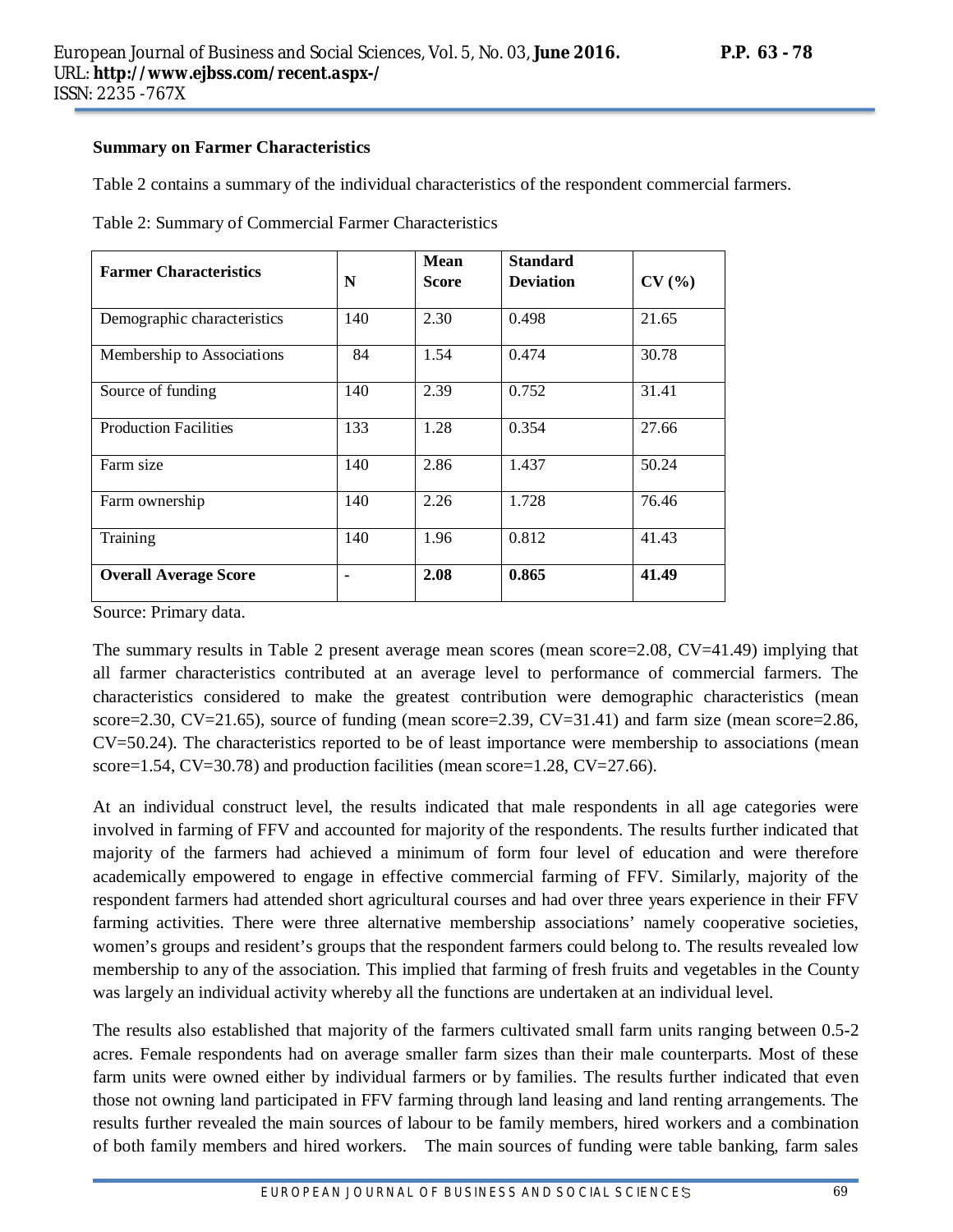income and sales from others farming activities. Among the services utilized in the farms, the respondents relied mainly on government extension services and hired transport. The results indicated limited access to refrigeration equipments and packaging machines with the few available being individually owned.

#### **Performance of Commercial Fresh Fruits and Vegetable Farmers**

The constructs used to describe performance of commercial farmers were price, volume, profitability and satisfaction achieved by the respondent farmers. Table 3 contains a summary of the individual indicators of the achieved performance.

| <b>Indicators of Performance of</b> |     |                   | <b>Standard</b>  |        |
|-------------------------------------|-----|-------------------|------------------|--------|
| <b>Farmers</b>                      | N   | <b>Mean score</b> | <b>Deviation</b> | C.V(%) |
| Price premium                       | 99  | 1.25              | 0.493            | 39.41  |
| Sales Volume                        | 126 | 1.59              | 1.089            | 68.62  |
| Profitability                       | 124 | 1.51              | 0.917            | 60.68  |
| Satisfaction                        | 140 | 2.72              | 0.619            | 22.77  |
| <b>Overall Average Score</b>        |     | 1.77              | 0.780            | 44.11  |

#### **Table 3: Summary on Performance of Commercial Farmers**

The summary results in Table 3 show low overall average levels of performance of commercial farmers (mean score=1.90,  $CV=40.23$ ). Farmer satisfaction had the highest mean score (mean score=2.72, CV=22.77) implying that on average, farmers were satisfied with their undertakings. Price premium had the lowest mean score (mean score=1.25, CV=39.41) which indicated that the farmers were not earning the price premiums they expected.

At an individual performance construct level, prices for own products were found to be lower than those for competitor branded products from within and outside the County. Own products earned higher prices than competitor non-branded products from within and outside the county.

There was an increase in those earning profits from FFV farming between the years 2012 to 2014. Results on the extent to which the respondent farmers were satisfied with the achieved price, volume and profitability revealed average levels of satisfaction with the three indicators. However, volume harvested and price earned had slightly higher levels of satisfaction compared to profitability.

# **Correlation Analysis Results**

The general objective of this study was to establish the influence of farmer characteristics on the performance of commercial farmers (PCF) in Kiambu County. In order to assess the relationship between the independent variable and the dependent variable a correlation analysis was conducted. Results of the analysis are presented in table 4.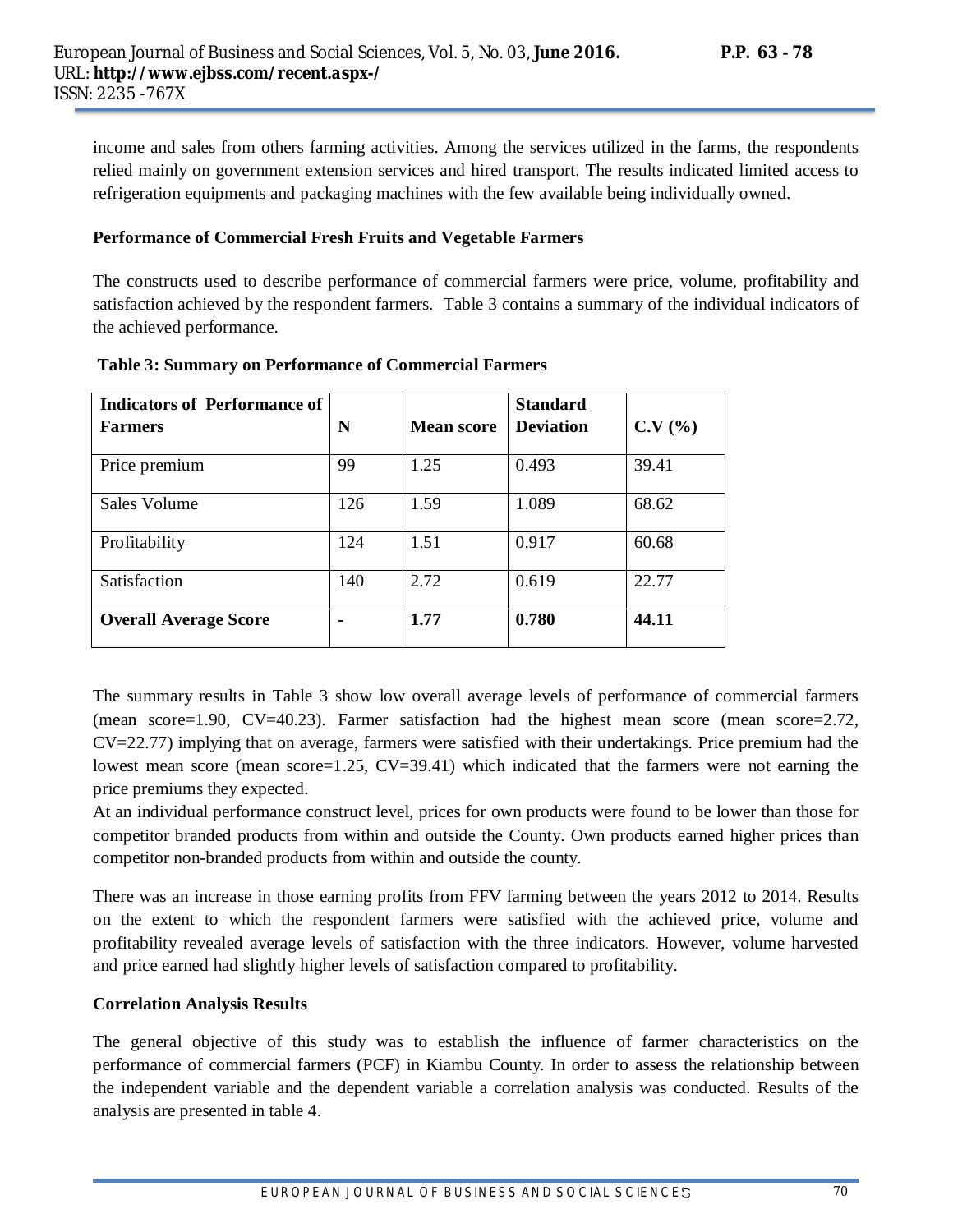Table 4: Correlation for Farmer Characteristics and Performance of Commercial Farmers

#### **Correlations**

|                                 |                            | Performance of commercial |                        |
|---------------------------------|----------------------------|---------------------------|------------------------|
|                                 |                            | farmers                   | Farmer characteristics |
| of<br>Performance<br>commercial | <b>Pearson Correlation</b> | $\mathbf{1}$              | $.234***$              |
| farmers                         | Sig. (2-tailed)            |                           | .005                   |
|                                 | $\mathbf N$                | 140                       | 140                    |
| Farmer<br>characteristics       | <b>Pearson Correlation</b> | $.234$ **                 |                        |
|                                 | Sig. (2-tailed)            | .005                      |                        |
|                                 | N                          | 140                       | 140                    |

\*\*. Correlation is significant at the 0.01 level (2-tailed).

The results of the Pearson's product moment correlation analysis as presented in Table 4 show that farmer characteristics are significantly correlated with performance of commercial farmers ( $r= 0.234$ ;  $p < 0.01$  and sig. 2 tailed  $= 0.005 < 0.05$ ). The results suggest that an empowered commercial farmer undertaking farming activities of fresh fruits and vegetables will achieve improved performance.

# **Results of Regression Analysis and Hypothesis Testing**

This study was based on the premise that the performance of commercial farmers in Kiambu County was influenced by farmer characteristics. In order to test the resulting hypothesis, simple and stepwise multiple linear regression analyses were conducted at 95 percent confidence level. Since farmer characteristics and performance of commercial farmers were measured using more than one construct; each performance indicator was regressed against each dimension of independent and dependent variables using simple regression analysis. To evaluate the contribution of each construct in the independent variable, stepwise multiple regression analysis was carried out.

# **Results of Simple Regression: Farmer Characteristics**

To evaluate the influence of farmer characteristics (independent variable (IV) on performance of commercial farmers (dependent variables (DV), simple regression analyses were conducted for each pair of variables. The results are contained in Table 5.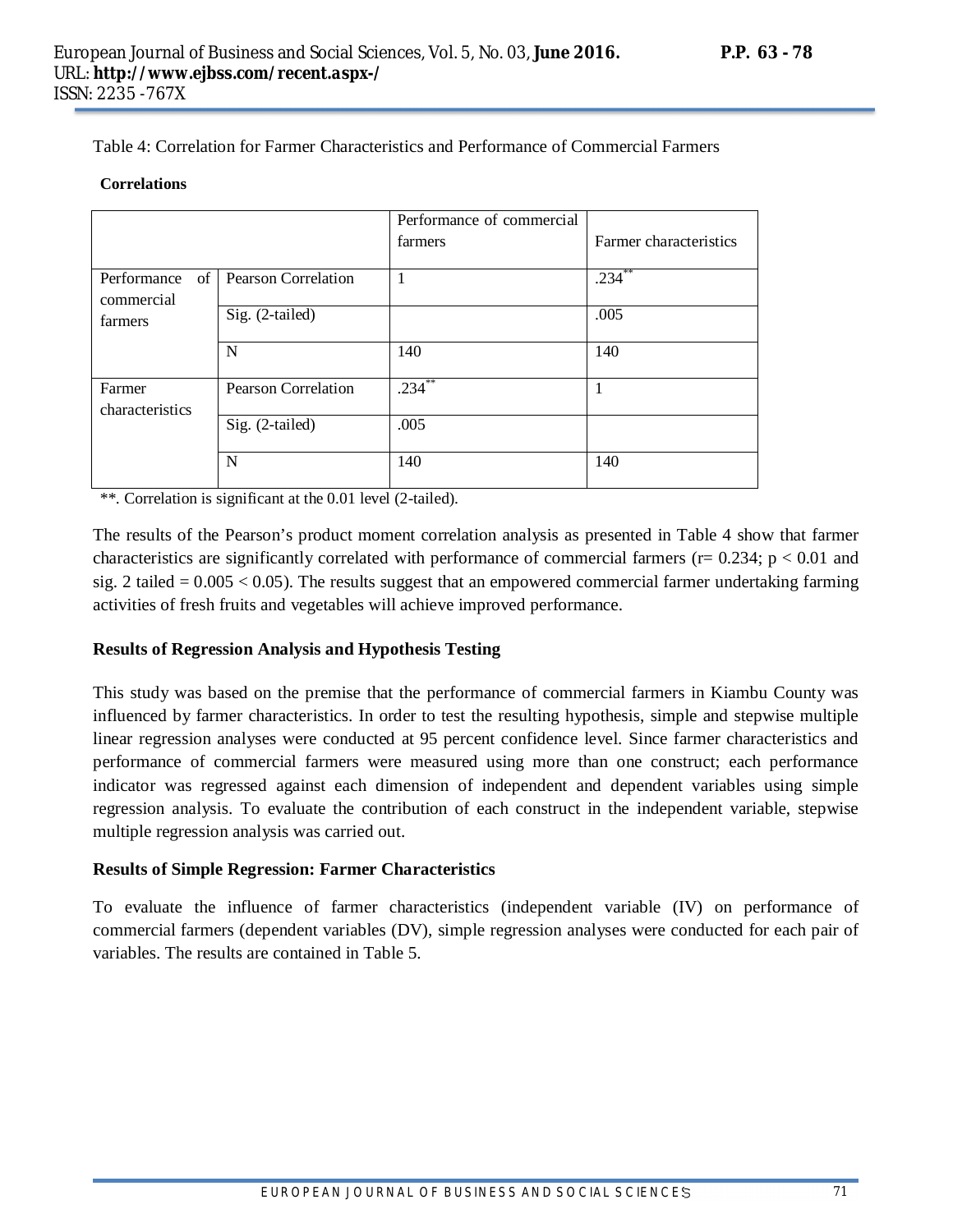|              | <b>Farmers Characteristics</b> |
|--------------|--------------------------------|
| $\mathbb{R}$ | 0.234                          |
| $R^2$        | 0.055                          |
| ${\bf F}$    | 7.968                          |
| Sig(p)       | 0.005                          |
| Constant     | 1.012                          |
| $\, {\bf B}$ | 0.420                          |
| s.e.         | 0.149                          |
| Beta         | 0.234                          |
| T            | 2.823                          |
| Sig(p)       | 0.005                          |

|  |  |  |  | <b>Table 5: Simple Regression: Farmer Characteristics</b> |
|--|--|--|--|-----------------------------------------------------------|
|--|--|--|--|-----------------------------------------------------------|

Where:  $B = Un-standardized coefficient$ ; s.e. = Standard error; beta= Standardized Coefficient;  $R^{2}$ =coefficient of determination; P=Significance of the regression

Dependent Variable: Performance of Commercial Farmers Independent Variables: Farmer Characteristics

The simple regression results presented in Table 5 produced an  $\mathbb{R}^2$  of 0.055 for farmer characteristics. The results imply that farmer characteristics accounted for 5.5% of the variation of the performance of commercial farmers. The results further reveal a statistically significant relationship between farmer characteristics and performance of commercial farmers (beta=0.234, P=0.005). Based on these results, we accept the hypothesis at 5% significance and conclude that farmer characteristics influenced the performance of commercial farmers. The statistically significant relationships between performance of commercial farmers and farmer characteristics imply that empowered farmers are able to undertake effective farming practices with positive results.

# **Multiple Regression Model: Dimensions of Farmer Characteristics and Performance of Commercial Farmers**

To assess the influence of farmer characteristics on Performance of commercial farmers, the research had set the following hypothesis:

# *H1: There is a statistically significant relationship between farmer characteristics and performance of commercial farmers in Kiambu County.*

The multiple regression results of farmer characteristics regressed against each dimension of performance are presented in Table 6.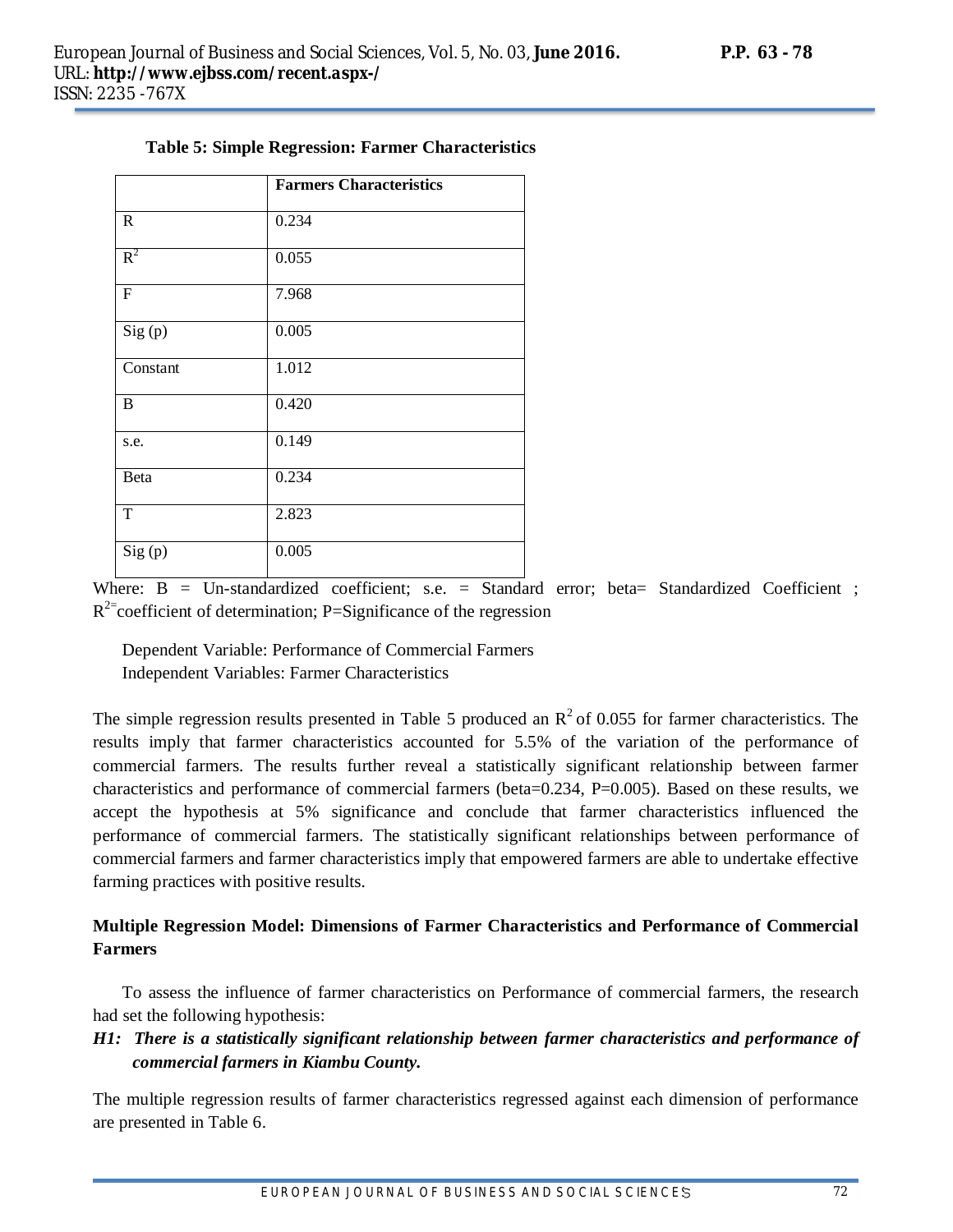Table 6: Regression of Farmer Characteristics on Performance of Commercial Farmers

# **Coefficients<sup>a</sup>**

| <b>Price</b>                      |                                                         |            |      |       |      |  |
|-----------------------------------|---------------------------------------------------------|------------|------|-------|------|--|
|                                   | Unstandardized Coefficients   Standardized Coefficients |            |      |       |      |  |
| Model                             | B                                                       | Std. Error | Beta |       | Sig. |  |
| (Constant)                        | .647                                                    | .268       |      | 2.411 | .018 |  |
| <b>Farmer Characteristics</b> 298 |                                                         | .130       | .227 | 2.295 | .024 |  |
| Dependent Variable: Price<br>a.   |                                                         |            |      |       |      |  |

| ii)<br><b>Volume</b>                 |              |                                    |                                  |       |      |
|--------------------------------------|--------------|------------------------------------|----------------------------------|-------|------|
|                                      |              | <b>Unstandardized Coefficients</b> | <b>Standardized Coefficients</b> |       |      |
| Model                                | B            | Std. Error                         | Beta                             | t     | Sig. |
| 1 (Constant)                         | .601         | .508                               |                                  | 1.183 | .239 |
| Farmer Characteristics               | .473         | .239                               | .175                             | 1.977 | .050 |
| Dependent Variable: Volume<br>a.     |              |                                    |                                  |       |      |
| iii)<br>Profitability                |              |                                    |                                  |       |      |
|                                      |              | <b>Unstandardized Coefficients</b> | <b>Standardized Coefficients</b> |       |      |
| Model                                | B            | Std. Error                         | Beta                             | t     | Sig. |
| 1 (Constant)                         | .581         | .428                               |                                  | 1.357 | .177 |
| <b>Farmer Characteristics</b> .446   |              | .202                               | .196                             | 2.213 | .029 |
| a. Dependent Variable: Profitability |              |                                    |                                  |       |      |
| iv). Satisfaction                    |              |                                    |                                  |       |      |
|                                      |              | <b>Unstandardized Coefficients</b> | <b>Standardized Coefficients</b> |       |      |
| Model                                | <sub>B</sub> | Std. Error                         | <b>Beta</b>                      | t     | Sig. |
| 1 (Constant)                         | 2.614        | .267                               |                                  | 9.789 | .000 |
| <b>Farmer Characteristics</b>        | .050         | .124                               | .035                             | .407  | .685 |
| a. Dependent Variable: Satisfaction  |              |                                    |                                  |       |      |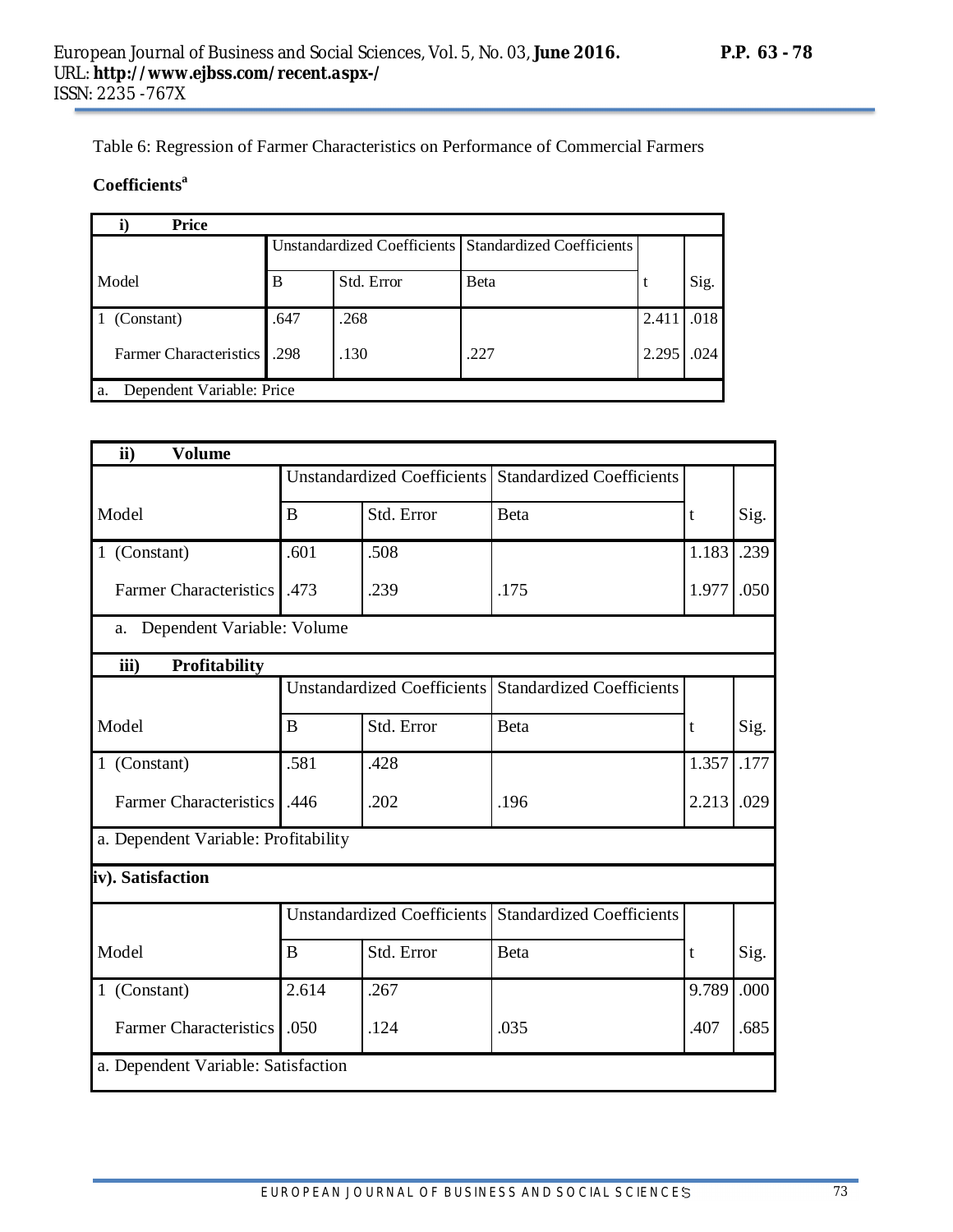The results revealed a statistically significant linear relationship between farmer characteristics and price (beta 0.227, p-value=0.024) farmer characteristics and profitability (beta 0.196, p-value=0.029) and farmer characteristics and volume (beta 0.175, p-value=0.050). The results revealed a statistically insignificant relationship between farmer characteristics and satisfaction (beta 0.035, p-value=0.685). The statistically significant relationship between farmer characteristics and price, volume and profitability suggests that farmer characteristics positively influenced the three performance measures of commercial farmers. There is however no significant relationship between farmer characteristics and satisfaction. The statistically insignificant relationship between farmer characteristics and satisfaction implies that it was not possible to attribute any specific farmer characteristic to a specific level of satisfaction with the price, volume and profitability achieved.

Table 7 presents the aggregate mean scores of performance when regressed against aggregate mean scores of farmer characteristics.

Table 7A: Results of Goodness-of-Fit of the Regression of Performance of Commercial Farmers on Farmer Characteristics

#### **Model Summary**

| Model R                                           |                                                       |      |      | R Square   Adjusted R Square   Std. Error of the Estimate |  |  |  |
|---------------------------------------------------|-------------------------------------------------------|------|------|-----------------------------------------------------------|--|--|--|
|                                                   | .234 <sup>a</sup>                                     | .055 | .048 | .74509                                                    |  |  |  |
| a. Predictors: (Constant), Farmer characteristics |                                                       |      |      |                                                           |  |  |  |
|                                                   | Dependent variable: Performance of Commercial Farmers |      |      |                                                           |  |  |  |

Table 7B: Significance of the Regression of Performance of Commercial Farmers on Farmer Characteristics

# **Coefficients<sup>a</sup>**

|                                                       | Unstandardized<br>Coefficients |       | Standardized<br>Coefficients |      |       |      |
|-------------------------------------------------------|--------------------------------|-------|------------------------------|------|-------|------|
| Model                                                 |                                | B     | Std. Error                   | Beta |       | Sig. |
|                                                       | (Constant)                     | 1.012 | .320                         |      | 3.159 | .002 |
|                                                       | Farmer<br>characteristics      | .420  | .149                         | .234 | 2.823 | .005 |
| Dependent Variable: Performance of commercial farmers |                                |       |                              |      |       |      |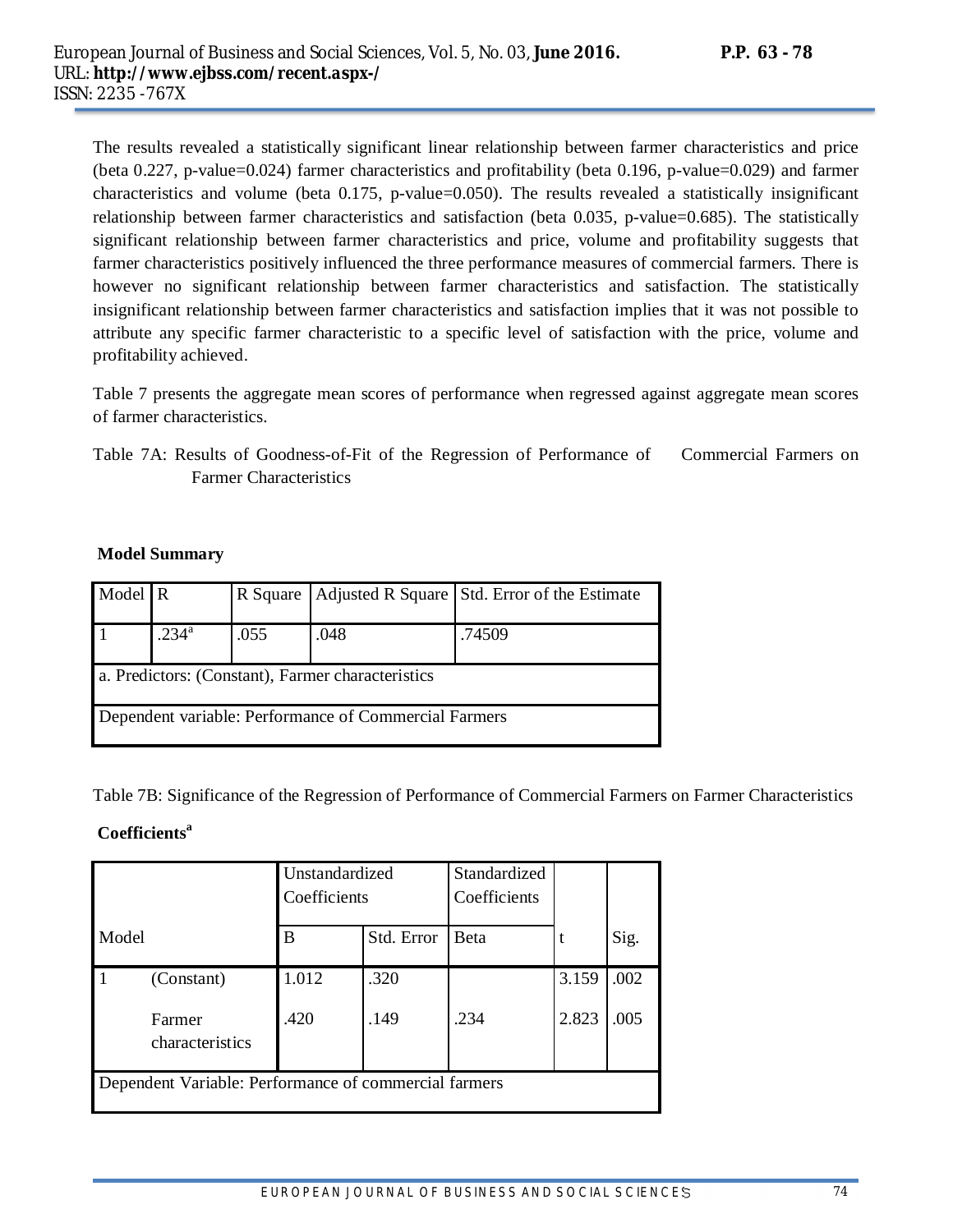Regression of the aggregate mean scores of performance of commercial farmers against farmer characteristics revealed a statistically significant positive relationship between farmer characteristics and performance of commercial farmers (beta=0.234, p-value=0.005). Therefore, we accept the hypothesis at 5% significance and conclude that farmer characteristics had statistically significant influence on performance of commercial farmers. Farmer characteristics influenced the ability of farmers to achieve superior performance.

Based on the results in Tables 7A and 7B, a simple regression equation can be used to estimate performance of commercial farmers in Kiambu County as follows:

 $Y = 1.012 + 0.234$ FC

Where

Y= Performance of Commercial Farmers

FC= Farmer Characteristics

1.012= y-intercept; constant

0.234= an estimate of the expected increase in performance of Commercial Farmers in response to a unit increase in farmer characteristics

The regression coefficient of 1.012 under constant indicates the value of performance when farmer characteristic is at zero. The regression coefficient of 0.234 implies that a unit increase in farmer characteristics would lead to a 0.234 increase in Performance of commercial farmers. We therefore conclude that farmer characteristics contribute significantly to prediction of the performance of commercial farmers.

#### **Discussion of the Results**

These discussions are based on the results of correlation and hypothesis tests and the results established in earlier sections. Farmer characteristics consisted of eight measurement constructs namely demographic characteristics (age, gender, education level and experience), membership to associations, accessing production facilities, farm size, sources of funding, farm ownership and agricultural training. Data analysis was conducted for both the joint constructs of farmer characteristics and at individual level of each construct. The combined results indicated that farmer characteristics had statistically significant influence on performance of commercial farmers. The result was supported by the findings of Verhofstadt and Maertens (2013) which indicated that membership in cooperatives will lead to enhanced performance. Farmers with membership in associations had greater bargaining power and better access to more lucrative markets which yielded higher prices. Higher prices will lead to increased profitability. Most of the respondent farmers were found to be academically empowered and therefore, the results confirm the findings by Saina et al. (2012) that secondary school agricultural education improved the farmer's capacity resulting in improved performance.

#### **Recommendations**

Based on findings of the study, the following recommendations are made to commercial farmers. First, the study has established that farmer characteristics influenced both financial and non financial performance of commercial farmers. The farmers should therefore enhance their abilities through such initiatives as joining associations, improving their education and agricultural training, acquiring required inputs and increasing their funding.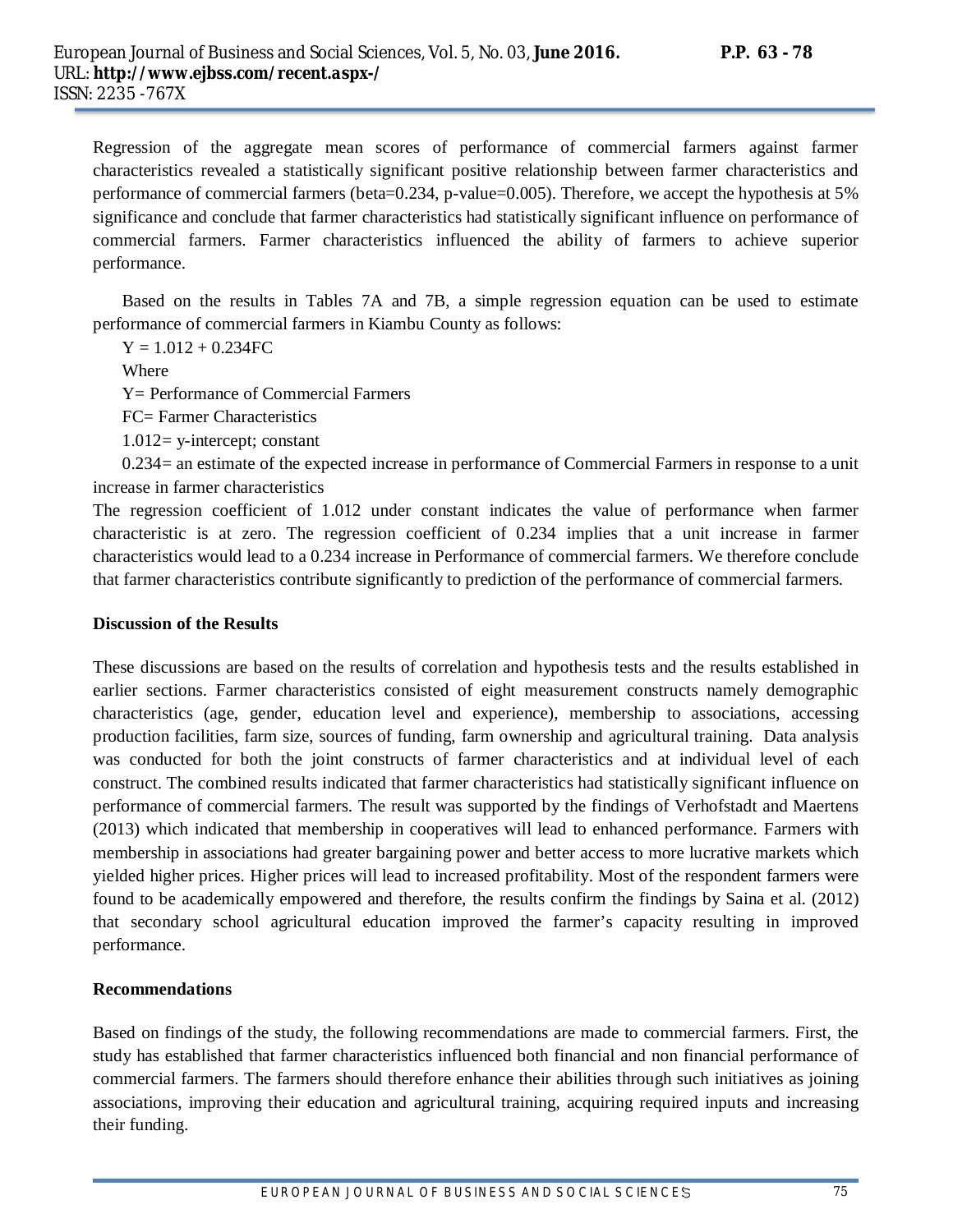The study also revealed that only a minority of the farmers had proper training in agricultural practice with majority of them having attended only short courses. The second recommendation is that for the country to achieve the stated aspiration as contained in Kenya's Vision 2030, there should be concerted effort to equip the farmers through training on appropriate farming practices. The ministry should provide the facilitation and resources required to enlighten and support farmers in their farming initiatives. Qualified personnel on farming practices of fresh fruits and vegetable should be availed to enhance commercial farmers' initiatives. The government should provide practical demonstration by setting up demonstration units in its own farms and also support the fresh fruits and vegetable farmers in its irrigation schemes across the country.

#### **Suggestions for Further Research**

This study established that farmer characteristics influenced the performance of commercial farmers. The study focused only on fresh fruits and vegetables among all other agricultural products offered to the market in their fresh unprocessed form. This limits the generalization of the study to only a small section of the agricultural sector. To expand the scope of the study, future research should cover other fresh agricultural products. The study consisted of an independent and dependent variable. Each of the variables had a specified number of constructs. The variables and constructs were not exhaustive and it is possible to extend the number of variables and constructs such as marketing knowledge and training under farmer characteristics to expand the study's scope and level of generalization.

The study population was limited to Kiambu County which has unique characteristics that favour commercialization of fresh fruits and vegetables. While the findings of the study provide useful insight into the interrelationships among the study variables, the unique characteristics of the County may limit the extent of generalization to other counties. This calls for an extension of the study to other counties with differing social economic and climatic conditions to confirm the hypothesized relationships in the current study.

This study focused on the relationship between farmer characteristics and performance of commercial farmers. The arising interactions resulted in statistically significant relationships among most of the study variables. More studies should be conducted to establish what such factors like marketing practice and operating environment would have on performance of commercial farmers. A study designed with farmer characteristics as the independent variable and marketing practices and operating environment as moderating variables would lead to different interactions and different levels of relationships. Such a study would also add to the current level of knowledge in this subject matter.

The current study adopted a descriptive cross sectional survey design and relied on data provided by the respondents to evaluate the contribution of different variables to performance of commercial farmers. A study should be designed to correct collaborative secondary data to confirm the self reported data provided by the respondents. This would reduce subjectivity in the provided data and strengthen the reliability of study findings.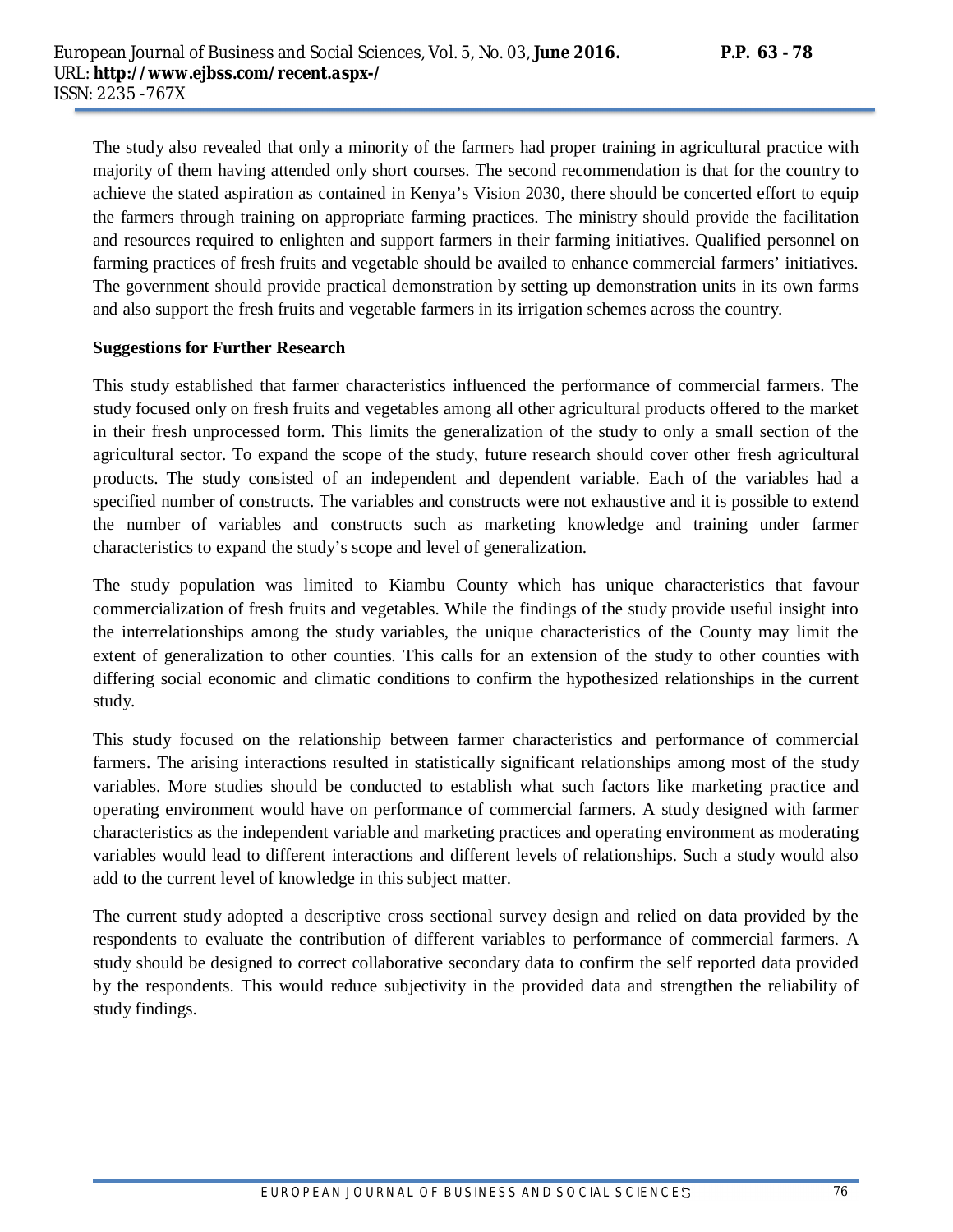## **REFERENCES**

- 1. Ailawadi, K. l., Lehmann, D. R., & Neslin, S. A. (2002). A product-market-based measure of brand Equity, *Marketing Science Institute*.
- 2. Barbieri, C. & Mshenga, P. M. (2008). The Role of the Firm and Owner Characteristics on the Performance of Agritourism Farms*. European Society for Rural Sociology,* 48 (2), 0038–0199. Retrieved 27, August 2015 from http://www4.ncsu.edu/~cebarbie/papers/
- 3. Bolarinwa, K. K. & Fakoya, E. O. (2011). Impact of Farm Credit on Farmers Socio-economic Status in Ogun State, Nigeria. *Journal of social Sciences,* 26(1), 67-71. Retrieved August 27, 2015 from http://www.krepublishers.com/02-Journals/JSS/JSS-26-0-000-11-Web/
- 4. Bremmer, J., Alfons, G. J. M., Lansink, O., Olson, K. D., Baltussen, H. M. & Huirne, R. B. M. (2002). Analysis of farm development in Dutch agriculture and holticuture. *International Management Congress.*
- 5. Chapoto, A. & Bonsu A. (2013). Characteristics of Ghanaian commercial farmers. *International Food Policy Research Institute: discussion notes* No. 027.
- 6. Cooper, D. R. & Schindler, P. S. (2003). *Business research methods* (8<sup>th</sup> ed.). Tata, McGraw-hill Publishing Co. Ltd.
- 7. County Government of Kiambu (2013). County Integrated Development Plan 2013-2017.
- 8. Cronbach, L. J. (1951). Coefficient alpha and the internal structure of tests. *Psychometrika,* 16 (3): 297–334.
- 9. Derden-Little, E., Erin, D. & Feenstr, G. (2006, May). Regional agricultural marketing: a review of programs in California. *Agriculture Research & Education Program*.
- 10. Dunaway, T. M. (2013). *Farm financial performance of Kentucky farms (*Unpublished master's thesis, University of Kentucky, Kentucky).
- *11.* Edwards W. (2013). Farm financial statements. *Iowa State University, Extension and Outreach.*
- 12. Government of Kenya (2012). National Horticultural Policy. Agricultural Sector Coordation Unit, Kilimo House: Nairobi, Kenya.
- 13. Evenson, R. E. & Mwabu, G. (1978). The effects of agricultural extension on farm yields in Kenya. Yale University: *Economic Group Center discussion paper 798*.
- 14. Israel, G. D. (2009). Determining sample size. Institute of food and agricultural sciences. Florida: University of Florida.
- 15. Kim, H., Kim, W. G. & An, J. A. (2013). The effect of consumer based equity on firm's financial performance. *Journal of Consumer Marketing, 20, 4*(5), 335-351.
- 16. Kinyua-Njuguna, J. W. (2013). *Strategic social marketing, operating environment and performance of community based HIV and Aids organizations in Nairobi County, Kenya.* (Unpublished PhD Thesis, University of Nairobi, Kenya).
- 17. Kothari, C. R. (2004). *Research methodology, methods and techniques* (2<sup>nd</sup> ed.). New Age International (P) Ltd. Publishers.
- 18. Makki, F. (2014). Canada horticulture sector performance review 2007 crop year. *Agriculture and Agri Food Canada*.
- *19.* McCulloch, N. & Ota, M. (2002). Export horticulture and poverty in Kenya. *Institute of Development Studies, Working Paper No. 174.*
- 20. Neven, D. & Reardon, T. (August, 2006). Kenyan Supermarkets and Horticultural Farm Sector Development. *International Association of Agricultural Economists Conference*; Australia: Gold Coast.
- 21. Nunnally, J. C., & Bernstein, I. H. (1994). *Psychometric theory*. New York: McGraw- Hill.
- 22. Nwosu, F.O.., Oguoma N.N.O., Lemchi, J.I., Ben –Chendo, G.N., Henri-Ukoha, A., & Onyeagocha,; I.I. (2010). Output Performance of Food-Crop Farmers under the Nigerian Agricultural Insurance Scheme in Imo State, South East, Nigeria. *Academia Arena*, 2(6) 43. Retrieved, August 27, 2015 from http://www.sciencepub.net/academia/